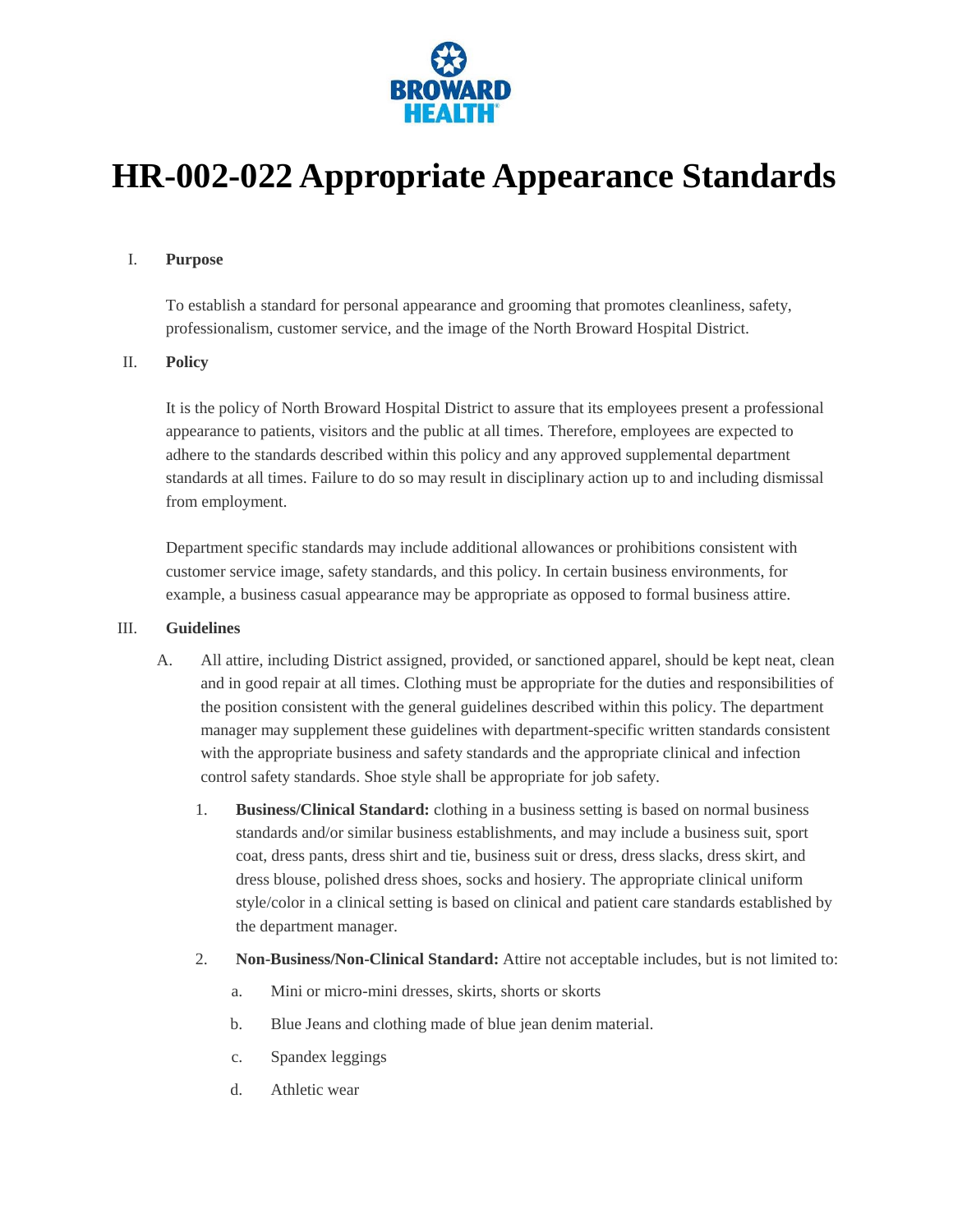- e. See-through clothing
- f. Halter or short midriff tops
- B. Jewelry may be worn in moderation. Jewelry that may be considered a safety hazard must be avoided. Facial jewelry is prohibited.
- C. Hair must be clean and neatly styled. Extreme hair styles and/or colors are prohibited.
- D. Visible body piercings other than earrings are prohibited.
- E. Facial hair must be kept neatly trimmed.
- F. Fingernails must be maintained in a manner appropriate for the position held. In a clinical setting, fingernails are to be kept clean and neatly groomed. Fingernails are to extend no further than ¼ inch beyond the tip of the finger. Fingernail tips should be smooth and absent of sharp edges. Polish is to be intact without chipping or cracking as the crevices of chipped or cracked polish serve as reservoirs for microorganisms. Employees who provide direct patient care are restricted from the use of artificial fingernails, i.e. acrylic, gels, silk wraps, fingernail wraps, fingernail jewelry, and adhesive fingernail decorations. (See also NBHD Infection Control Policy **Infection Control Guidelines for Hand Hygiene**)
- G. Cologne and perfume may be used in moderation as appropriate for business and the department environment.
- H. Professional patches, school pins, or employer provided/sanctioned pins may be worn.
- I. Employee issued photo ID badges must be appropriately displayed above the waist at all times while on employer premises. The badge must be worn face forward and have no object obscuring the photograph or name.
- J. Special Days:

With approval of the appropriate regional Chief Executive Officer or Corporate Vice President, individual regions and/or corporate departments may authorize employees to dress in a more casual fashion than is generally required by this policy for certain events or special days such as "casual days." In these instances, the parameters of these exceptions must be in writing and communicated to impacted employees. Employees are still expected to present a neat, clean, professional image on these special days as well

# K. **Appropriate Appearance Management**

- 1. Department managers are responsible for the adherence of the policy within their department(s) consistent with the general guidelines of this policy. Department Managers who wish to establish additional departmental standards specifying additional allowances or restrictions must complete the approved policy addendum, request appropriate administrative approval and submit it for review to their regional Human Resources department prior to implementing department specific standards.
- 2. Department managers should communicate the Districtwide policy and department specific standards during the screening/interview process and orient new or transferred employees regarding appropriate dress standards during their department orientation.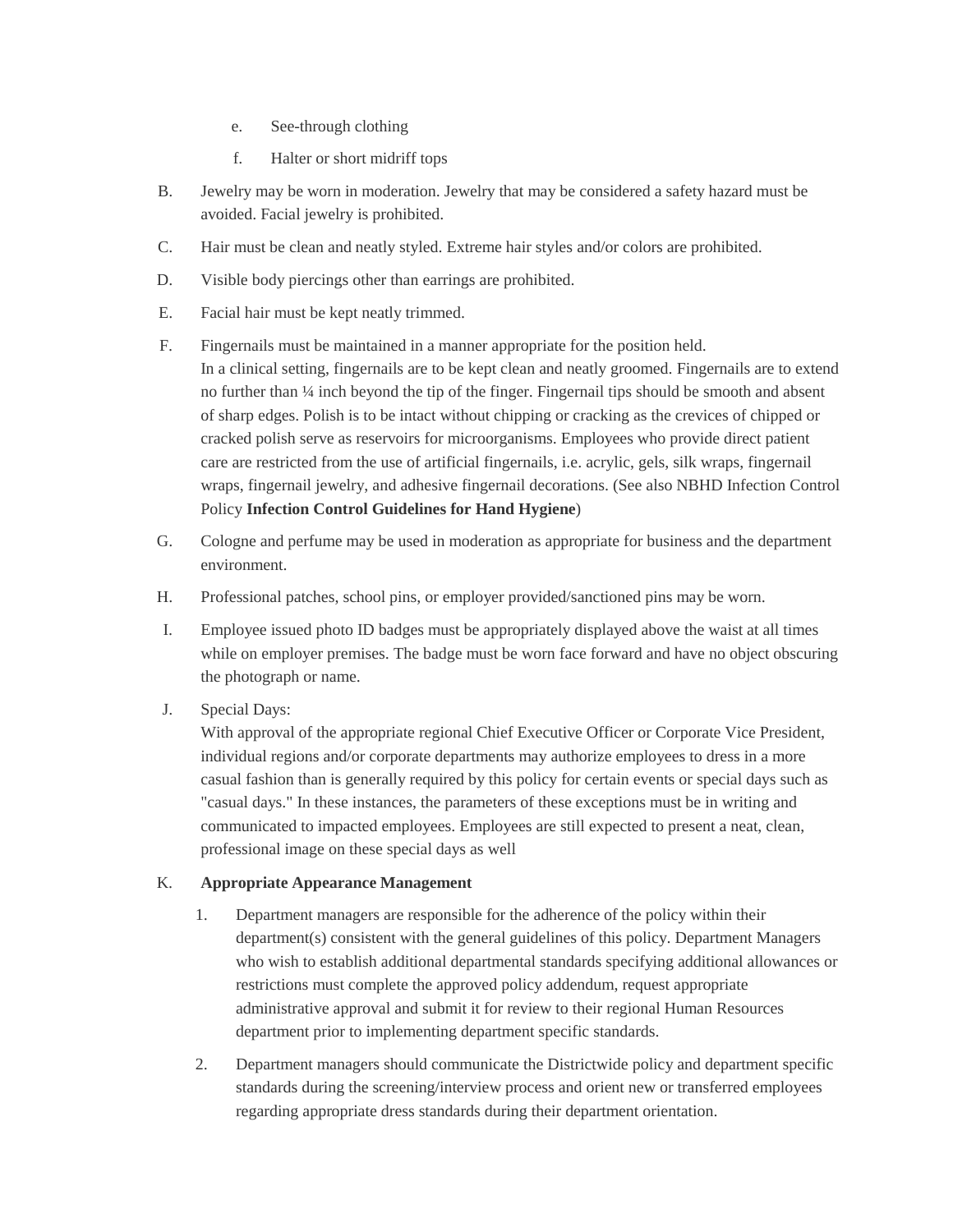3. Any employee in violation of this policy, including department specific standards, may not be permitted to remain on duty. The employee may be instructed to return home to change and appropriate corrective action may be administered. Nonexempt employees will not be compensated for such time away from work.

### **Interpretation and Administration**

Interpretation and administration of this policy is the responsibility of each department manager/director with the assistance of the Regional Director, Human Resources. Consistency and Interpretation of District wide application is the responsibility of the Vice President, Chief Human Resources Officer.

# **Acknowledgment for Receipt of the**